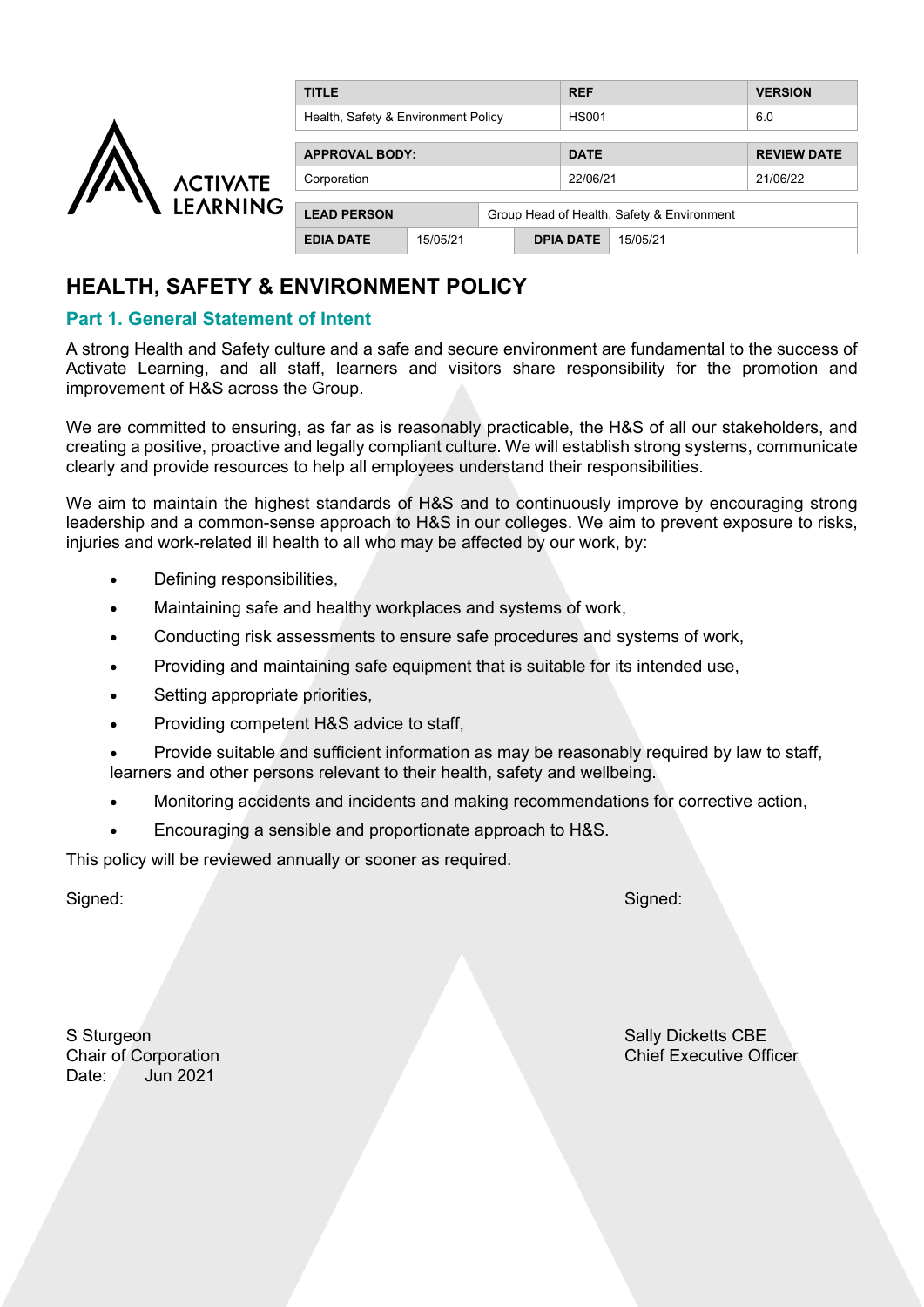# **Purpose**

This policy and its associated procedures form a framework which protects our stakeholders from occupational injury and ill health. This framework is built on the following key principles:

• Aspiring to 'Best Practice' in health, safety and wellbeing performance,

• Complying with relevant legislation and implementing suitable health and safety management systems; and

• Recognising that health, safety and a safe and secure environment is essential for good management, and should be prioritised at all levels within the organisation and supported through training and development.

#### **Contents**

Page No.

| 1.                                                                                                                                                                | <b>General Statement of Intent</b>                                                                                                                                                                                                                                                                                                                                                                                                                                                                                                                                                                                                                                                                                                                                                                                |                                                                                                                                 |
|-------------------------------------------------------------------------------------------------------------------------------------------------------------------|-------------------------------------------------------------------------------------------------------------------------------------------------------------------------------------------------------------------------------------------------------------------------------------------------------------------------------------------------------------------------------------------------------------------------------------------------------------------------------------------------------------------------------------------------------------------------------------------------------------------------------------------------------------------------------------------------------------------------------------------------------------------------------------------------------------------|---------------------------------------------------------------------------------------------------------------------------------|
| 2.<br>2.1<br>2.2<br>2.3<br>2.4<br>2.5<br>2.6<br>2.7<br>2.8<br>2.9<br>2.10<br>2.11<br>2.12<br>2.13<br>2.14<br>2.15<br>2.16<br>2.17<br>2.18<br>2.19<br>2.20<br>2.21 | <b>Organisational Responsibilities</b><br><b>The Corporation Board</b><br>Chief Executive Officer (CEO)<br>Chief Financial Officer (CFO)<br>Group Executive Team (GET)<br><b>Director of Governance</b><br>Director for People and Change (DP&C)<br>Director of Group Facilities Operations (DGFO)<br>Group Head of Health, Safety & Environment (HHS&E)<br>Health, Safety & Environment Business Partner (HS&E BP)<br>Group Leadership Team (GLT)<br>Managers<br>Heads of Campus and Student Experience (HoCSE)<br><b>Staff</b><br>Learners<br>Duty Managers<br>Trade Union (TU) Health and Safety Representatives<br>Health, Safety & Wellbeing (HS&W) Committee<br>Health & Safety Board<br><b>Property &amp; Environment Managers</b><br><b>Faculty Technicians</b><br>Radiation Protection Supervisor (RPS). | 3<br>3<br>3333333333<br>$\overline{4}$<br>4<br>4<br>$\overline{\mathbf{4}}$<br>4<br>4<br>4<br>$\overline{\mathbf{4}}$<br>4<br>5 |
| 2.22<br>3.<br>3.1<br>3.2<br>3.3<br>3.4<br>3.5<br>3.6<br>3.7<br>3.8<br>3.9<br>3.10<br>3.11<br>3.12<br>3.13<br>3.14<br>3.15<br>3.16<br>3.17                         | HR Business Partners (HRBPs)<br><b>General Arrangements</b><br><b>Abrasive Wheel</b><br>Accident Reporting, Investigation and Monitoring<br>Advice, Consultancy and Guidance<br>Animals in the Workplace<br>Asbestos<br>Campus Coordinator / Duty Director<br>Classroom or Facility Use by Unsupervised Learners<br><b>College Events</b><br>Display Screen Equipment (DSE)<br><b>DSEAR</b><br><b>Educational Trips and Off-Site Activities</b><br><b>Electrical Equipment</b><br><b>Emergency and Disaster Planning</b><br><b>First Aid Arrangements</b><br><b>Fire Safety Measures</b><br><b>Fluids and Gases under Pressure</b><br><b>Health and Safety Consultation</b>                                                                                                                                       | 5<br>55555666<br>6<br>6<br>6<br>6<br>6<br>6<br>$\overline{7}$<br>$\overline{7}$<br>$\overline{7}$                               |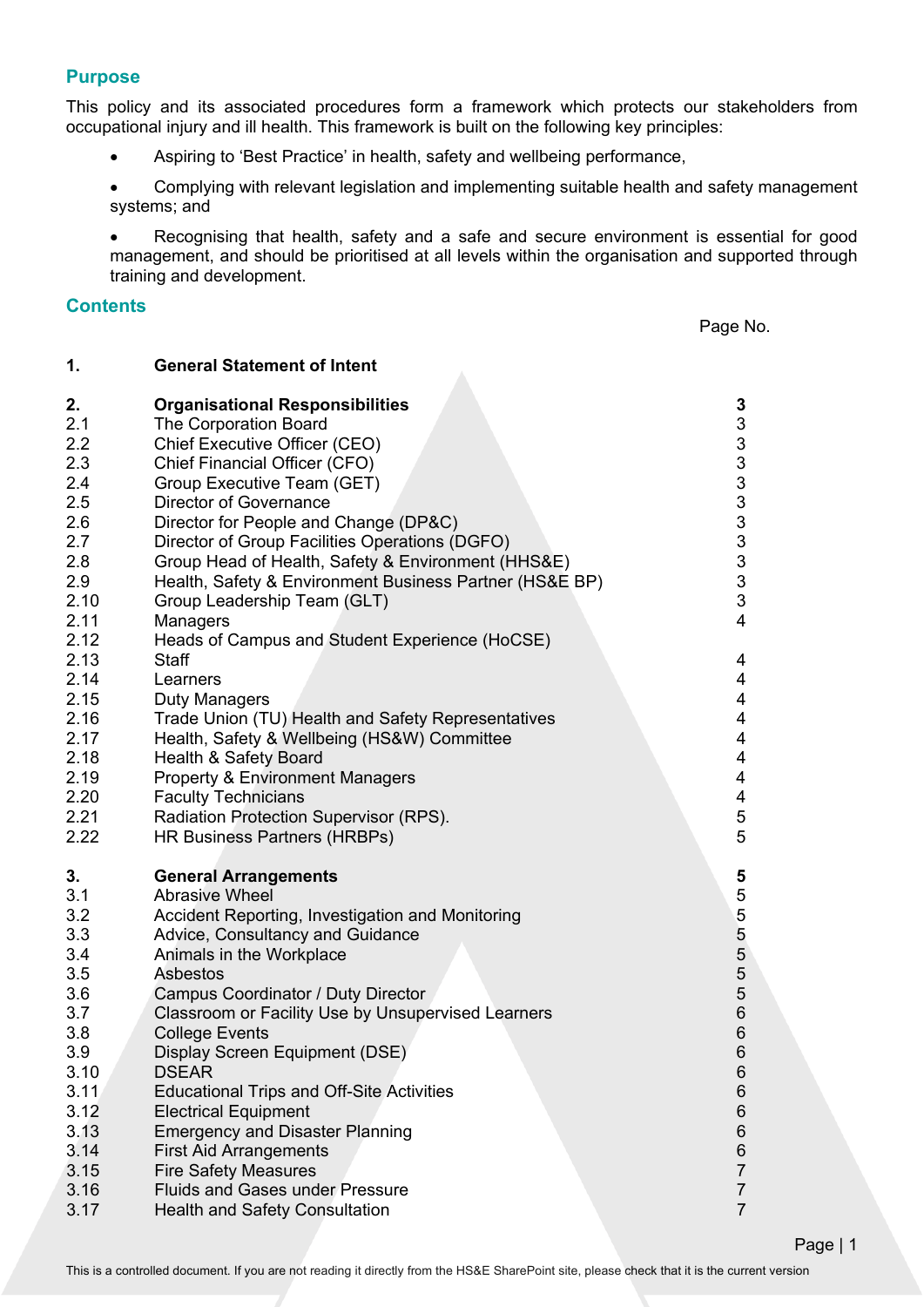| Health, Safety & Environment Training & Induction<br>3.19<br><b>Hot Work Operations</b><br>3.20<br>3.21<br><b>Intoxicants and Drug Abuse</b><br>3.22<br>Legionella<br>3.23<br>Lone Workers<br>3.24<br><b>Machinery and Equipment</b><br>3.25<br>Management of Contractors and Visitors<br><b>Manual Handling Operations</b><br>3.26 | 7  |
|-------------------------------------------------------------------------------------------------------------------------------------------------------------------------------------------------------------------------------------------------------------------------------------------------------------------------------------|----|
|                                                                                                                                                                                                                                                                                                                                     |    |
|                                                                                                                                                                                                                                                                                                                                     |    |
|                                                                                                                                                                                                                                                                                                                                     | 8  |
|                                                                                                                                                                                                                                                                                                                                     | 8  |
|                                                                                                                                                                                                                                                                                                                                     | 8  |
|                                                                                                                                                                                                                                                                                                                                     | 8  |
|                                                                                                                                                                                                                                                                                                                                     | 8  |
|                                                                                                                                                                                                                                                                                                                                     | 8  |
| New and Expectant Mothers<br>3.27                                                                                                                                                                                                                                                                                                   | 8  |
| Noise and Vibration at Work<br>3.28                                                                                                                                                                                                                                                                                                 | 9  |
| 3.29<br>Occupational Health, Health Surveillance and Monitoring                                                                                                                                                                                                                                                                     | 9  |
| 3.30<br>Personal Protective Equipment (PPE)                                                                                                                                                                                                                                                                                         | 9  |
| 3.31<br><b>Restricted Access</b>                                                                                                                                                                                                                                                                                                    | 9  |
| 3.32<br>Risk Assessment                                                                                                                                                                                                                                                                                                             | 9  |
| 3.33<br>Safe Systems of Work                                                                                                                                                                                                                                                                                                        | 9  |
| 3.34<br>Smoking                                                                                                                                                                                                                                                                                                                     | 9  |
| 3.35<br>Substances Hazardous to Health (including Biological and Viruses)                                                                                                                                                                                                                                                           | 9  |
| 3.35.1.<br>Coronavirus (COVID19) Pandemic                                                                                                                                                                                                                                                                                           | 9  |
| Vehicles, Mobile Phones and in-vehicle technology<br>3.36                                                                                                                                                                                                                                                                           | 10 |
| <b>Welfare Facilities and Wellbeing</b><br>3.37                                                                                                                                                                                                                                                                                     | 10 |
| 3.38<br><b>Workplace Transport</b>                                                                                                                                                                                                                                                                                                  | 10 |
| 3.39<br>Working at Height                                                                                                                                                                                                                                                                                                           | 10 |
| 3.40<br>Work Experience Placements and Apprentices                                                                                                                                                                                                                                                                                  | 10 |
| 3.41<br>Young Person(s)                                                                                                                                                                                                                                                                                                             | 10 |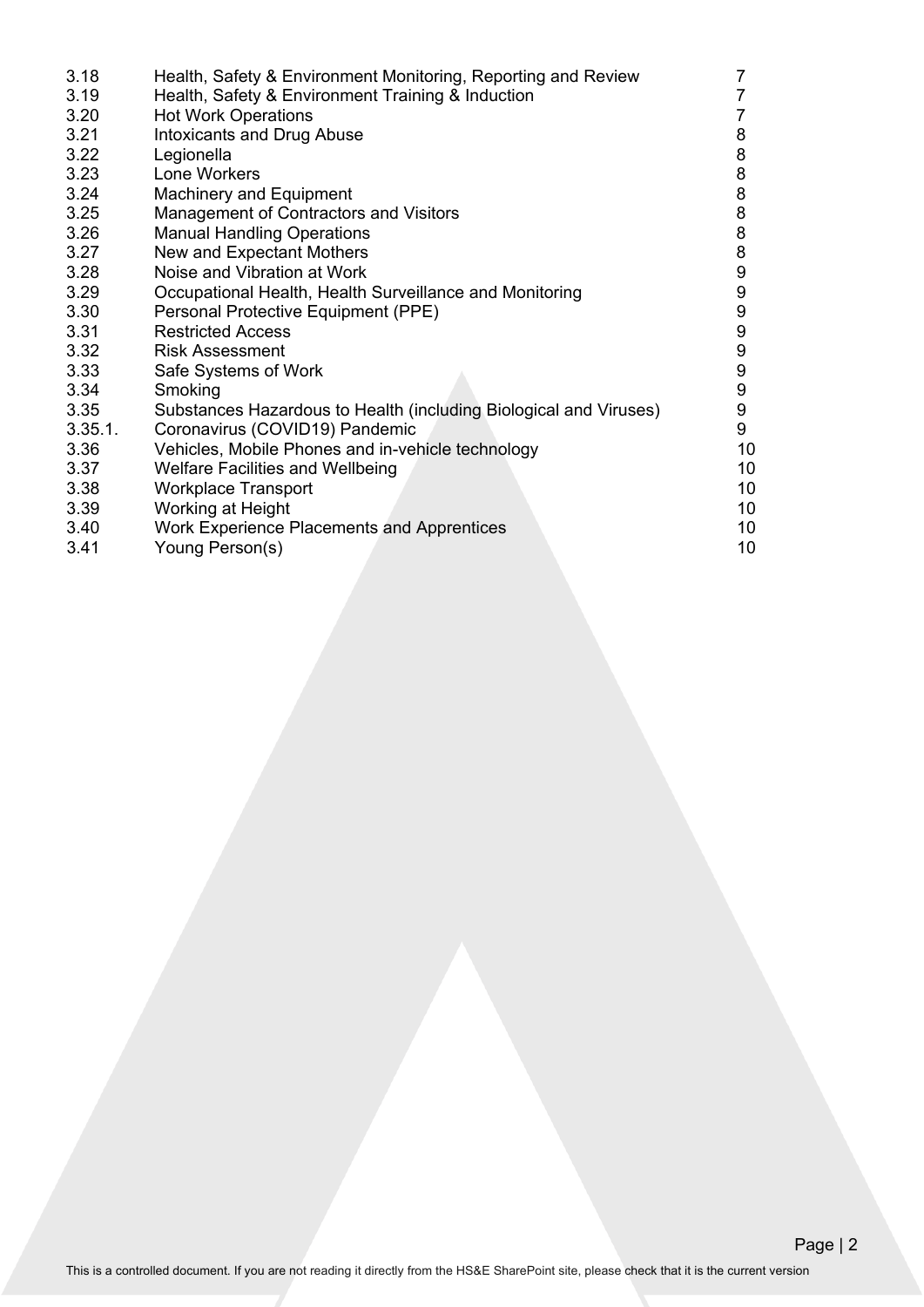# **Part 2. Organisational Responsibilities**

**2.0**. We all share a duty to ensure the health and safety of themselves and others and we will work collaboratively to ensure that Activate Learning meets its responsibilities under health and safety legislation. Our responsibilities are summarised below and outlined in more detail in individual job descriptions.

### **2.1. The Corporation Board**

The Corporation Board is responsible for ensuring their decisions reflect best practice in HS&W, setting the overarching principles of HS&W practice for Activate Learning, and ensuring that they have effective methods of monitoring compliance and addressing risk. The Board will appoint a Health & Safety Link Governor, who provides a support and oversight to the Group around HS&W in line with the Role Description, and reports to the Corporation Board on an annual basis.

#### **2.2. Chief Executive Officer (CEO)**

The CEO is responsible to the Corporation for the implementation of this policy and embedding a strong HS&W culture. The CEO may delegate relevant duties but not ultimate responsibility for HS&W and compliance with relevant legislation. The CEO is responsible for ensuring appropriate mechanisms of performance monitoring and management throughout the Group. The CEO's responsibilities as Duty Holder and Responsible Person are detailed within the appropriate procedures.

#### **2.3. Chief Financial Officer (CFO)**

The CFO is responsible for ensuring adequate resources are provided to support a strong HS&W culture and an acceptable level of HS&W management. The CFO acts as Chair of the H&S Board.

#### **2.4. Group Executive Team (GET)**

The GET is responsible for demonstrating commitment to this policy and the HS&W of all stakeholders, through both personal conduct and strategic decision making.

#### **2.5. Director of Governance**

The Director of Governance is responsible for ensuring that the Corporation Board is adequately equipped to fulfil their duties in respect of HS&W.

#### **2.6. Director for People and Change (DP&C)**

The DP&C is responsible for ensuring that HS&W priorities, responsibilities and competencies are reflected in all aspects of Human Resources policy, procedures and practice. This includes job descriptions, recruitment practices, reasonable adjustments, sickness management, training, performance management and staff wellbeing.

#### **2.7. Director of Group Facilities Operations (DGFO)**

The DGFO is the focal point for all Group level facilities operations and for monitoring the activities of the P&E Managers and their teams. In addition to this s/he is delegated by the CEO as the Duty Holder (Asbestos) and Responsible Person (Legionella Operations).

The DGFO is responsible for the safe management and maintenance of all premises operated by the Group, including ensuring management of contractors, maintenance of equipment and appropriate P&E staffing on premises.

### **2.8**. **Group Head of Health, Safety & Environment (HoHS&E).**

The HoHS&E is Activate Learning's competent person for occupational health & safety and workplace environment matters and is responsible for monitoring developments in legislation and best practice and providing advice and guidance accordingly. The HoHS&E is responsible for raising any concerns of non-compliance and immediately stopping any potentially unsafe activities until appropriate safe measures are implemented.

#### **2.9. Health, Safety & Environment Business Partners (HS&E BPs)**

HS&EBPs are responsible for providing regular HS&E updates, raising any concerns of noncompliance, and immediately stopping any potentially unsafe activities until appropriate safe measures are implemented. HS&EBPs are responsible for providing advice, guidance and support to relevant managers and the regional HS&W Committee, and monitoring HS&E compliance, first aid provision, fire safety and emergency evacuation procedures, accident reporting, risk assessments and HS&E Action Plans. HS&EBPs are responsible for liaising with local managers and external bodies, such as the HSE and TU H&S representatives.

### **2.10. Group Leadership Team (GLT)**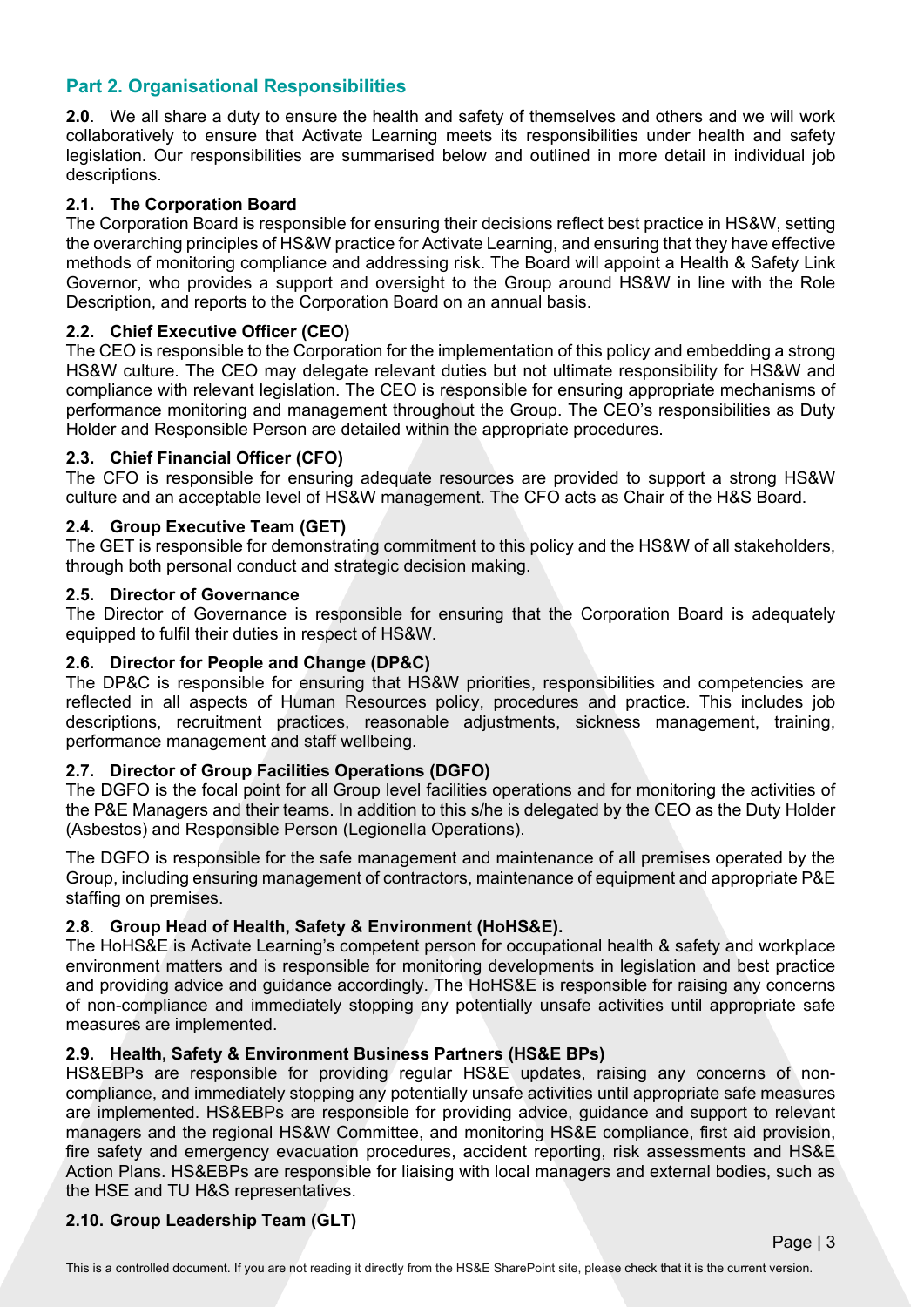Directors are responsible for implementing this policy within their areas of responsibility, including projects, and promoting a strong HS&W culture, including through role modelling and empowering staff to stop any activity they believe is unsafe. Directors are responsible for ensuring that their teams and any contractors are aware of their responsibilities under this policy and are fully equipped to complete their duties safely. Directors are responsible for ensuring equipment is safely maintained, risk assessments are completed and implemented, and appropriate HS&W records are kept within their areas.

# **2.11. Managers**

Managers are responsible for monitoring and ensuring the safe working practices of staff and learners in their areas and ensuring robust risk management through identification, assessment and communication of risks and safety measures. Managers are responsible for ensuring appropriate training, supervision and consultation on HS&W matters, and that safe systems of work are implemented, including the use of PPE and empowering staff to stop any activity they believe is unsafe. Managers are expected to support accident and near miss investigation as required.

# **2.12. Heads of Campus and Student Experience (HoCSE)**

HoCSE are the primary focal point on Campuses for emergencies. They will cover as the Fire Officer and Incident Commander prior to the arrival of the Emergency Services.

They will be supported in their role by the P&E Manager and Duty Director as well as by Fire Wardens, First Aiders, and any delegated staff.

### **2.13. Staff**

All staff must take responsibility for the health and safety of themselves and those around them; this includes ensuring that they understand and adhere to this policy and relevant HS&W procedures and risk assessments. Staff are responsible for promptly reporting any issues, accidents or near misses and immediately stopping any activity they consider to be unsafe. Staff are responsible for only undertaking tasks in line with their competency and seeking training and support where needed.

### **2.14. Learners**

All learners must take responsibility for the health and safety of themselves and those around them; this includes following instructions given by members of staff and the Learner Contract.

### **2.15. Campus Coordinators**

Campus Coordinators are responsible for undertaking any Health and Safety duties, as contained within the Campus Coordinators Code of Practice, during or resulting from their period on duty.

### **2.16. Trade Union (TU) Health and Safety Representatives**

TU Health and Safety Representatives are responsible for working collaboratively with Activate Learning to promote a strong HS&W culture, liaising with relevant staff and conducting inspections and investigate complaints, hazards and incidents as appropriate.

### **2.17. Health, Safety & Wellbeing (HS&W) Committee**

The HS&W Committee consists of the Executive Director, Senior Managers (Faculty & Support Services), HHS&W, Health & Safety Business Partner, TU Health and Safety representatives, Student Union Health and Safety representatives and the PA to the Executive Director. Further details of roles and responsibilities may be found in COP No24 Performance Measurement and Review Procedure.

### **2.18. Health & Safety Board**

The Health & Safety Board consists of the CEO (Chair), regional Executive Directors, CFO, HoHS&W, H&S Champion, DP&F and DP&C. Further details of roles and responsibilities may be found in COP No24 Performance Measurement and Review Procedure.

### **2.19. Property & Environment Managers**

Property & Environment Managers are responsible for ensuring a safe, stimulating, and business-like environment for learners at the campus, advising on HS&W compliance in facilities operations and maintaining registers for the maintenance and servicing of relevant equipment and infrastructure. The P&E Manager is the Deputy Duty Holder (Asbestos) (DDH(A)) and the Deputy Responsible Person (DRP) to maintain Legionella compliance.

### **2.20. Faculty Technicians**

Technicians are responsible for providing a point of contact for HS&W matters within their curriculum area and liaising with the HS&W BP's and managers to ensure safe working practices. Technicians are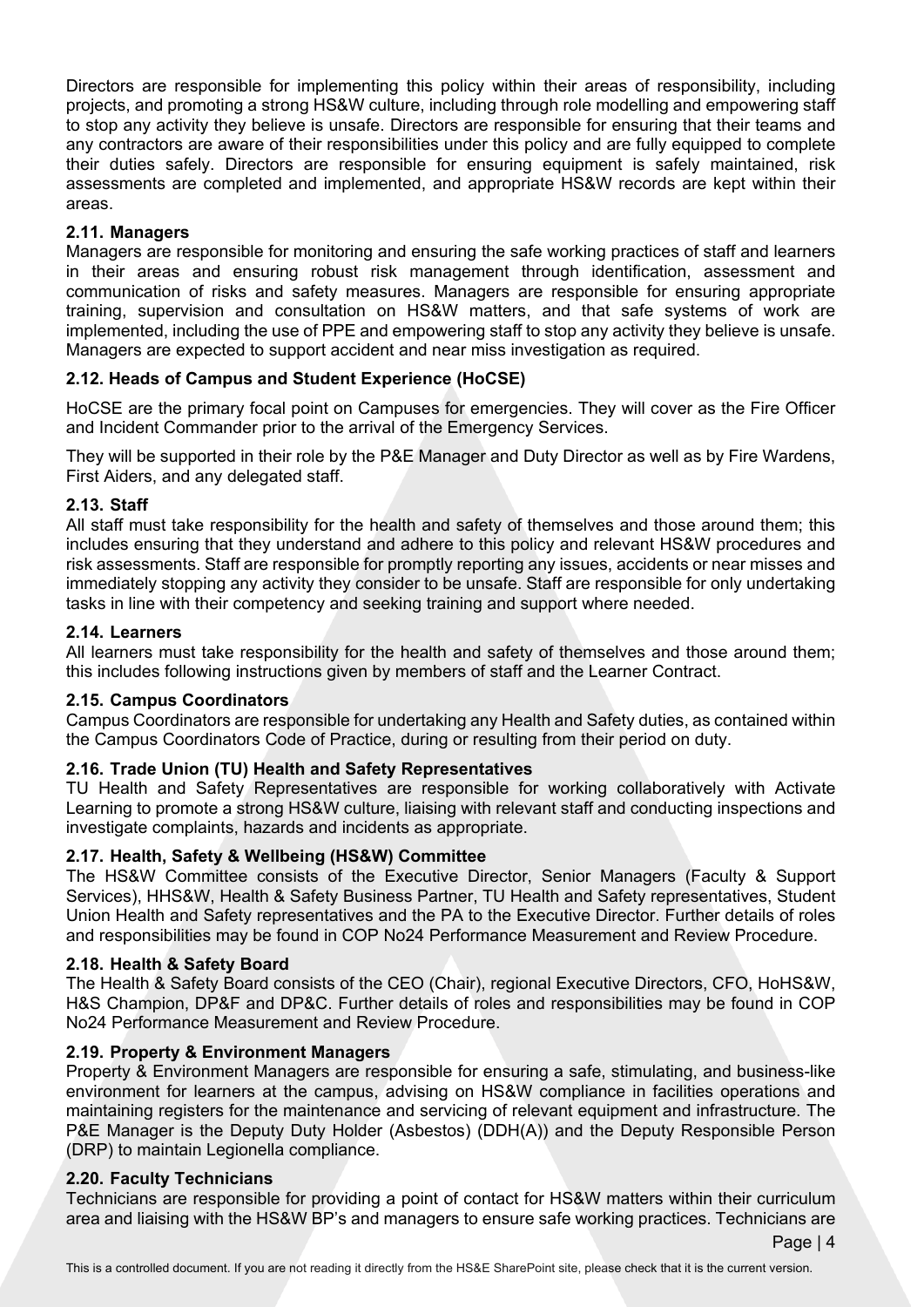responsible for monitoring day to day activity and assisting with inspections, investigations, and communication with staff.

# **2.21. Radiation Protection Supervisors (RPSs)**

RPSs are responsible for coordinating and advising on radiation safety within their curriculum area, developing and implementing procedures that comply with relevant legislation and providing advice, training, inspections, record-keeping and reporting.

# **2.22. HR Business Partners (HRBPs)**

HRBPs are responsible for providing or signposting to guidance on eye tests, Occupational Health referrals, work related stress and sickness management. HRBP's are also the initial contact for Wellbeing matters.

# **Part 3. General Arrangements**

**3.0.** This primary HS&W Policy is supported by secondary documentation in the form of Codes of Practice (CoP) which detail the following arrangements as procedures and processes. Tertiary documentation in the form of Safety Guides provide more detailed guidance to support the CoP's. This documentation is available on the [College HS&E portal.](https://activatelearning.sharepoint.com/sites/hse)

### **3.1. Abrasive Wheels**

Only competent employees should operate abrasive wheels. Employees should hold the appropriate qualification for dressing or replacing abrasive wheels.

For further information and guidance please refer to **CoP Work Equipment Use**.

# **3.2 Accident Reporting, Investigation and Monitoring.**

An accident is defined as any unplanned event that results in causing injury or ill health to people, damage to property or the environment. A 'Near Miss' is defined as an incident that has the potential to cause harm or damage even though no harm or damage is caused. For further details please refer to **CoP First Aid Provision, Accident and Incident Reporting and Investigation**.

### **3.3. Advice, Consultancy and Guidance**

Where external health and safety consultancy or specialist advice is required, this should be done in conjunction with the HoHS&E and HR where applicable. The HS&E Team will advise on the maintenance and storage of HS&E documentation.

### **3.4. Animals in the Workplace.**

Animals are permitted in the college workplace under the following classifications:

- **Working / Teaching Animals**. These are animals that are used as a 'teaching aid' for animal related subjects.
- **Emotional Support Animal** (also known as comfort animals or therapy animals)
- **Assistance animals**

Other animals (pets) may be permitted in the workplace at the discretion of the relevant regional Executive Director and Faculty Director. For further information and guidance please refer to the **CoP Pet Animals in the Workplace**

### **3.5. Asbestos**

Most Asbestos Containing Materials (ACM) within our buildings have been removed over the years. Any remaining is identified in an asbestos register, is maintained in good condition, and managed to prevent the release of fibres, thereby ensuring it does not present a risk to health. It is also important that any damage to building structures – walls, floors or ceilings – is reported promptly to the Helpdesk.

The Corporation, as the employer, has ultimate responsibility for health and safety. The Director for Group Facilities Operations is the Duty Holder under the Control of Asbestos Regulations 2012. The duty to manage asbestos is contained in regulation 4 of the Control of Asbestos Regulations 2012.<sup>1</sup>. For further information and guidance please refer to the **CoP Group Asbestos Management Plan**

### **3.6. Campus Coordinator / Duty Director**.

A member of management will be on duty during the day and evenings while the College is open. For

<span id="page-5-0"></span><sup>&</sup>lt;sup>1</sup> ACOP L143 'Managing and working with asbestos'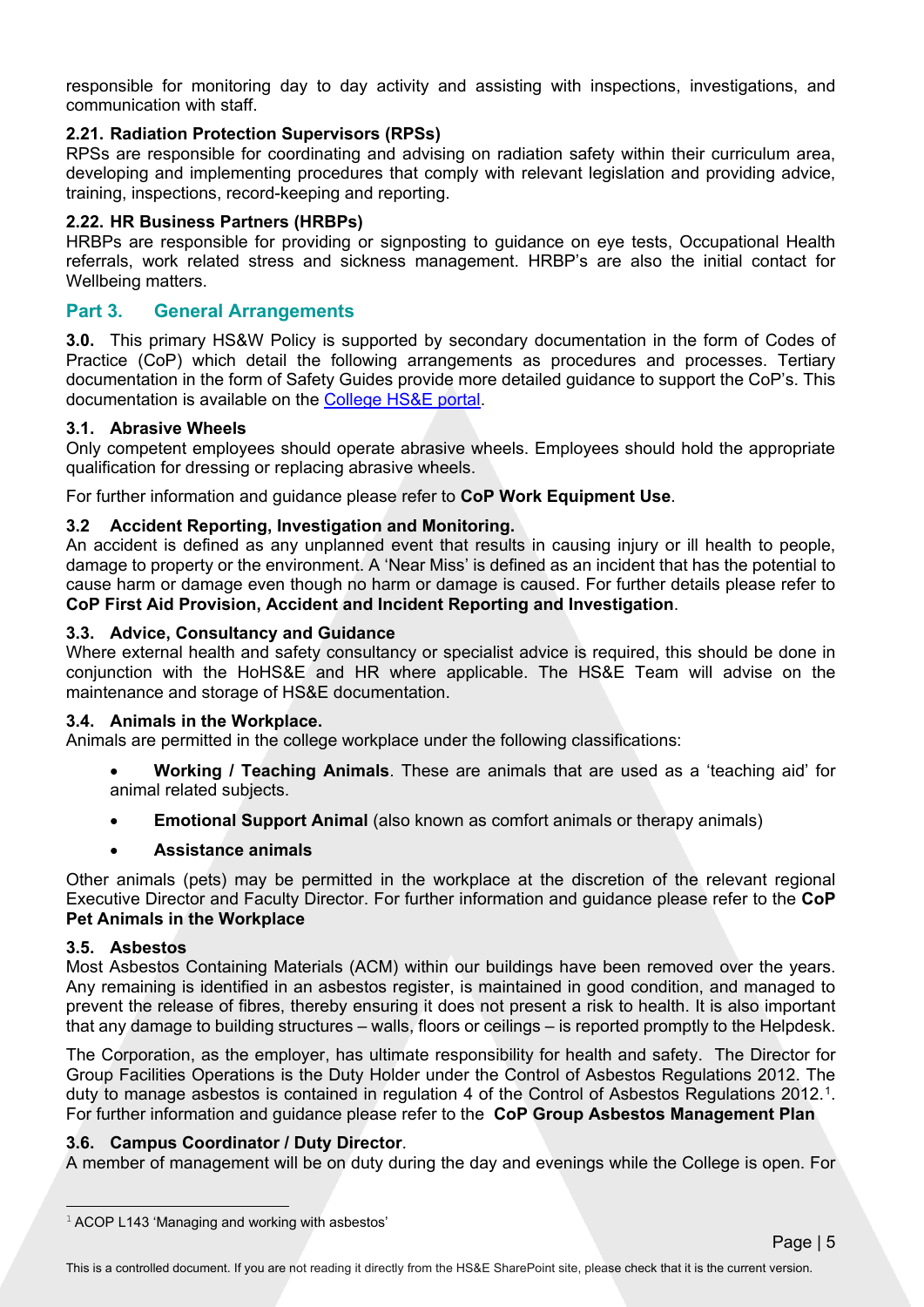further information and guidance please refer to **COP Duty Manager Procedures**.

# **3.7. Classroom or Facility Use by Unsupervised Learners**

Unsupervised use of classrooms or facilities by learners may result in accidents, injuries or damage to equipment. Tutors have a Duty of Care responsibility towards their learners. Learners are not permitted unsupervised in any classroom, lecture room or the following areas/classrooms under any circumstances:

- Construction related, Engineering or Motor Vehicle workshops
- Science laboratories, prep rooms, classrooms, or storerooms
- Performing Arts Studios and Creative Art rooms
- IT & Media classrooms and Recording Studios
- Training restaurants or kitchens
- Hair & Beauty Salons
- Conference rooms

Only in exceptional circumstances will learners be permitted to use low risk areas/classrooms for private study. Prior approval of the Faculty Manager is required and if private study is approved then it is to be arranged and monitored by the student's relevant tutor:

# **3.8. College Events**

All college events are to be assessed for any hazards and level of risk. For further information and guidance please refer to **COP Event Planning**.

# **3.9. Display Screen Equipment (DSE)**

Employees who are required to use display screen equipment will be required to complete the online DSE training on ALO. After completing the training, they will be required to complete the Workstation Self-Assessment form, which is provided automatically at the end of their DSE training. Any remedial action from the Self-assessment is to be actioned initially by the employees manager and will be followed-up by the appropriate department i.e. HS&E, P&E HR.

Refer to the Expenses Policy for claiming for eyesight tests and glasses required for DSE use. For further details please also refer to **[COP Display Screen Equipment](http://go.guildford.ac.uk/departments/healthsafety/Documents/DSE%20Policy%20April%202015.docx)**.

### **3.10. DSEAR (Dangerous Substances and Explosive Atmosphere Regulations)**

The College has procedures in place to ensure staff and learners remain safe and healthy in the working environment by the control of fire and explosion risks arising from the use of dangerous substances.

DSEAR applies if a dangerous substance is present (or is liable to be present) at the workplace and, the dangerous substance could be a risk to the safety of people because of fires, explosions or similar energetic events. For further information and guidance please refer to **COP DSEAR**.

# **3.11. Educational Trips and Off-Site Activities**

All educational trips and off-site activities are to be assessed for any hazards and level of risk. For further information and guidance please refer to the Group Administration Educational Visits SharePoint portal: https://activatelearning.sharepoint.com/sites/StudentTrips.

# **3.12. Electrical Equipment**

Periodic inspection and testing of the fixed electrical installation and periodic inspection and testing of portable electrical equipment will be carried out by appointed contractors. For further information and guidance please refer to **COP Inspection & Testing Of Electrical Equipment**.

# **3.13. Emergency and Disaster Planning**

Procedures have been implemented to ensure foreseeable emergencies and disasters have been considered and practiced where appropriate and feasible. For further information and guidance please refer to the following Codes of Practice:

- Fire Safety
- Security and Emergency Procedures
- Disruption to Power and ICT (refer to Business Continuity Plan (BCP))
- Disruption due to weather (refer to P&E Weather Plan)

# **3.14. First Aid Arrangements**

The College has appropriate First Aid provisions relevant to the work activity carried out and the number of employees located on the site. For further information and guidance please refer to the **CoP First**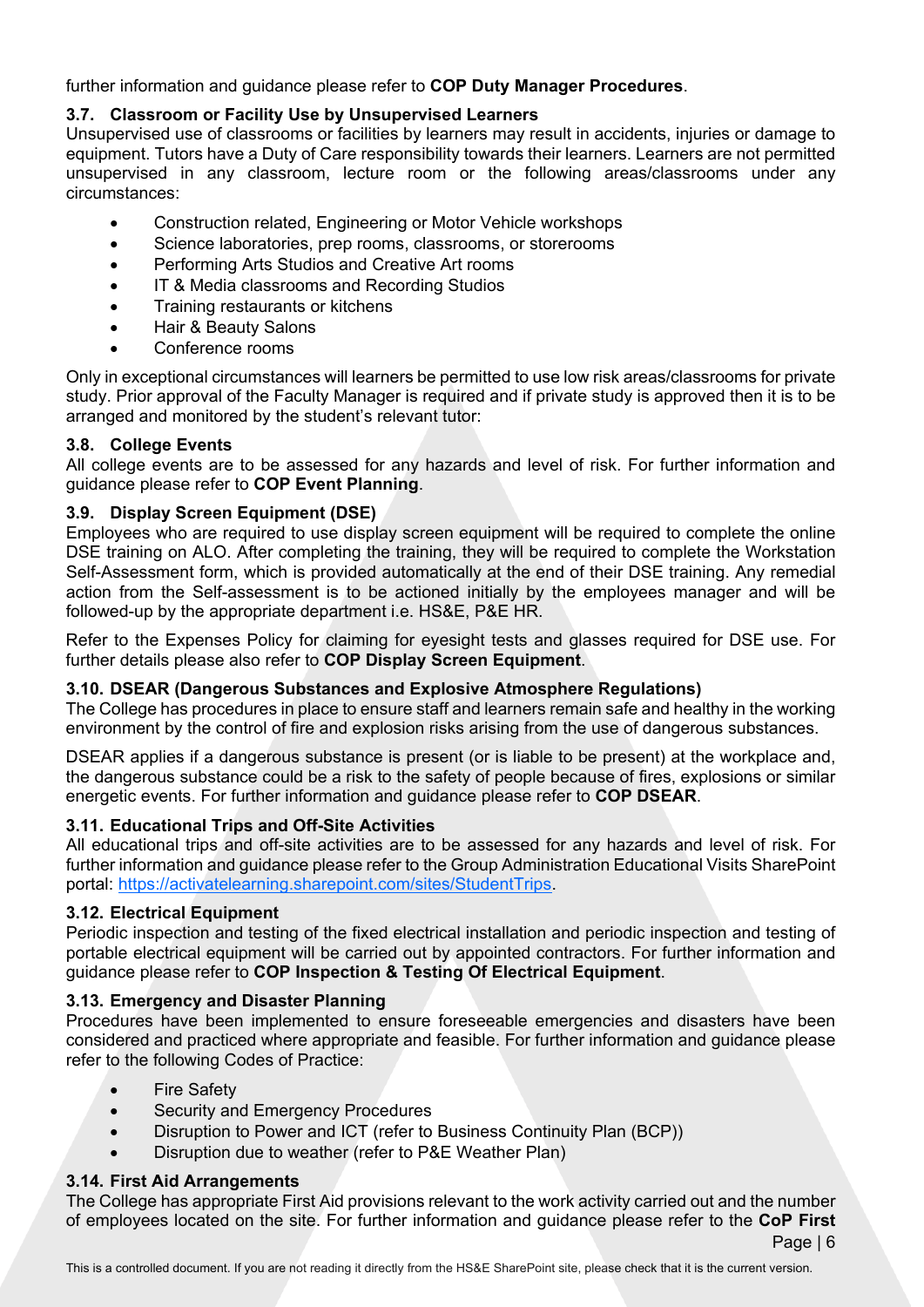# **Aid Provision, Accident and Incident Reporting and Investigation**

#### **3.15. Fire Safety Measures**

Fire safety measures are co-ordinated for all Activate Learning sites by the P&E Manager and assisted by the Senior HS&E BP (Group Fire Safety Manager) and regional HS&E BP's. These include arrangements for:

- fire risk assessment.
- evacuation,
- provision and maintenance of fire related equipment (emergency lighting, fire detection and extinguishers, fire alarm systems, fire signage),
- training.
- record keeping.

Evacuations are managed by the HoCSE and assisted by the P&E Dept. Fire evacuation arrangements are detailed in separate procedures. On non*-*College owned sites, arrangements of the site controller are followed. For further information and guidance please refer to the **COP Fire Safety**.

#### **3.16. Fluids and Gases under Pressure**

All pipe work i.e. water (hot and cold), compressed air, and gas must be identified and clearly marked. Pipe work containing water (hot and cold), compressed air, and gas must be isolated and drained before any work is undertaken. Compressed gases must be used and stored as laid down in the manufacturer's guidelines and current legislation. For further information and guidance please refer to the **COP Pressure Systems.**

#### **3.17. Health & Safety Consultation**

The College has a regional HS&W Committee (Surrey, Berkshire and Oxfordshire) which meets in December and July. Outstanding actions from the regional meetings are reviewed by the H&S Board. Minutes of the meetings are available on the HS&E website. In addition, the HoHS&E produces a summary report and dashboard (Dec and July) and a full HS&E report in Sep/Oct reviewed by the GET and Corporation. HS&W is also to be regularly reviewed on College management and team meetings. Access to the HS&W Policy is available to all employees and learners on the College SharePoint portal. A hard copy of the General Statement of Intent will also be on display on the HS&W noticeboards located near to Reception.

#### **3.18. Health, Safety & Environment Monitoring, Reporting and Review Performance**

HS&E is regularly reviewed by the H&S Board, HS&W Committees (please refer to terms of reference), by departmental managers, HS&E BP and HoHS&E. HS&E monitoring (inspections, audits and spot checks) will be carried out at the appropriate intervals as detailed within the audit & inspection programme. Where a significant hazard or deficiency is identified the H&S Board will be notified ASAP. Progress against the HS&E Action Plan will be reviewed by the HS&W Committee not less than once a year. Further details are found in **COP Performance Measurement and Review Procedure.** 

### **3.19. Health & Safety Training & Induction**

All new starters will receive appropriate induction from their Manager regarding H&S relevant to their area of employment, including instructions on the College fire and emergency procedures and accident reporting. Details of training provided will be recorded and made available on request.

All employees are required to complete the relevant mandatory on-line HS& training. Campus Cords, Duty Directors and HoCSE and Fire Wardens are also required to complete additional training with the HS&E BP's. Fire Wardens are responsible for familiarising themselves with the College's emergency procedures.

#### **3.20. Hot Work Operations**

This is defined as a temporary operation with a tool at such a high temperature that could create a fire, irrespective of whether the work is done by an employee or by a contractor. Examples are welding, brazing, soldering, 'hot' cutting (e.g. Oxy-Acetylene Cutting) or grinding.

Hot Works carried out by contractors or college staff will be done so under the control of a [Permit to](https://activatelearning.sharepoint.com/:b:/r/sites/hse/Codes%20of%20Practice%20and%20Guidance%20documents/COP%20No30%20-%20Permit%20to%20Work_20210304%20(1).pdf?csf=1&web=1&e=47OLsv)  [Work](https://activatelearning.sharepoint.com/:b:/r/sites/hse/Codes%20of%20Practice%20and%20Guidance%20documents/COP%20No30%20-%20Permit%20to%20Work_20210304%20(1).pdf?csf=1&web=1&e=47OLsv) issued by the P&E Department unless it is part of a regular course of training for learners.

For further information and guidance please refer to the **COP Safe Systems of Work** incorporating Confined Spaces, Hot Working and Construction and Excavation.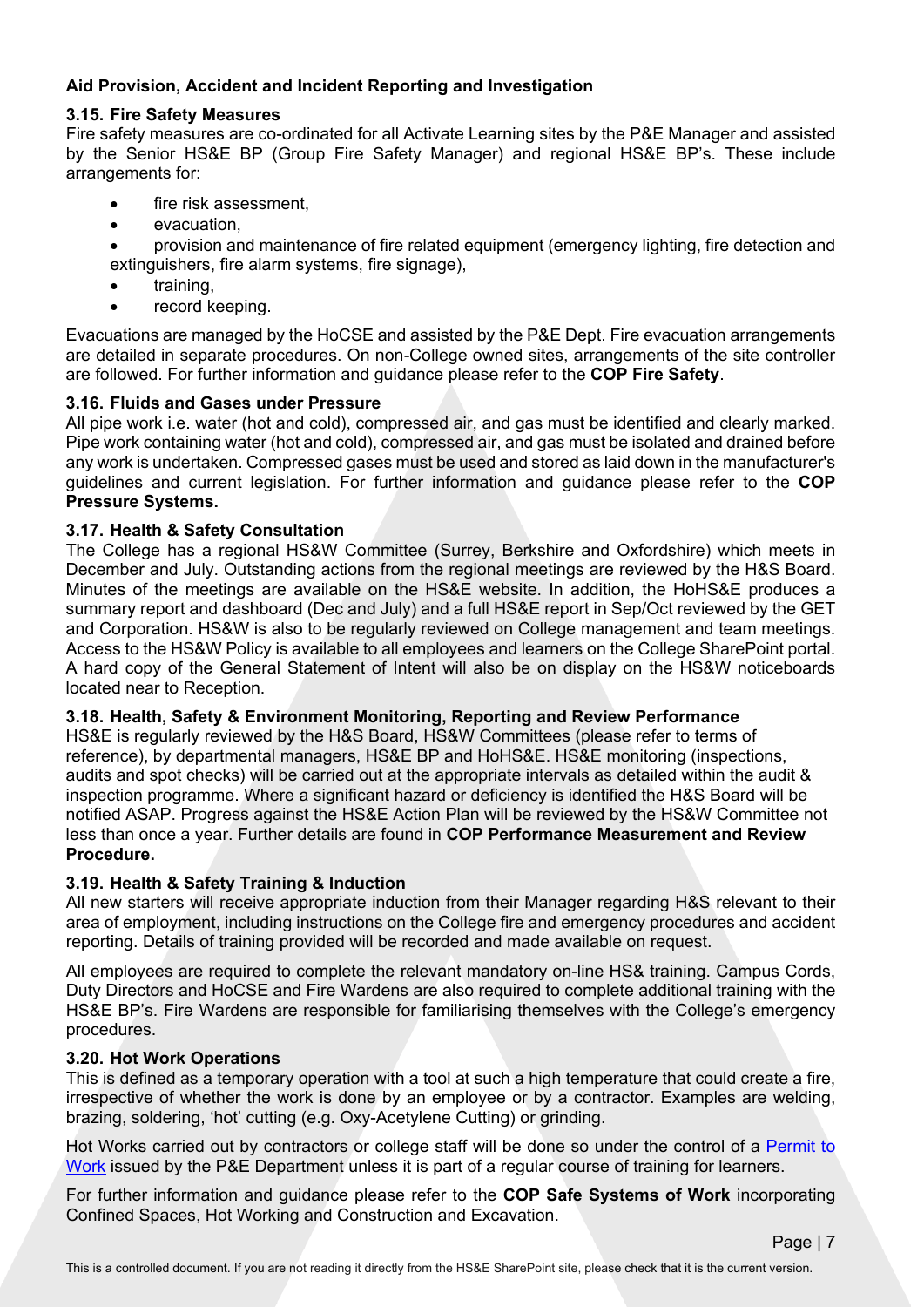### **3.21. Intoxicants and Drug Abuse**

Admission to the premises may be refused to any staff or learner where there is reasonable suspicion that they are incapable of performing their duties/studies as a result of intoxicants or drugs. If an employee's doctor has prescribed medication which may influence their ability to perform their duties, then they are required to register this with their Line Manager or HRBP. The employee may be required to undertake an Occupational Health assessment. For further guidance please refer to the **HR policy on Misuse of Drugs.** 

### **3.22. Legionella**

As the legal 'Duty Holder'[2,](#page-8-0) the CEO shall appoint a person in writing to take day-to-day responsibility (the Responsible Person) for controlling any risk from legionella bacteria. The Director for Group Facilities Operations is the Responsible Person (Legionella Operations). The Property & Environment Manager is the Deputy Responsible Person (Legionella Operations) and shall have sufficient authority to act on behalf of the Duty Holder. For further information and guidance please refer to the **COP Legionella Management and Control Plan.**

### **3.23. Lone Workers**

This procedure should be implemented whenever there is an occasion that an employee may have to work by themselves and a specific risk assessment produced. From the risk assessment a Safe System of Work should be implemented. The system should include checks on the lone worker at regular intervals either by telephone, email or other appropriate means. For further information and guidance please refer to the **COP Lone Working**.

# **3.24**. **Machinery and Equipment**

Employees and learners should only use machinery or equipment for which they have been trained and must do so in accordance with the manufacturer's guidelines and any formal safe system of work and/or procedures in place.

Machinery or equipment designed to be used in conjunction with any guard must not be operated unless that guard is in place. All guards, interlocks and other safety devices are to be checked by the competent user of the equipment and/or the room technician prior to its use.

For further information and guidance please refer to **COP Work Equipment Use and/or Lifting Operations and Lifting Equipment.**

### **3.25. Management of Contractors and Visitors**

The safety of contractors and visitors, whilst they are on the premises, is the responsibility of the member of staff who sponsors the visit (Host). It is the responsibility of the sponsor/host to warn visitors of any known hazards to which they may be exposed to whilst at work on the site. For further information and guidance please refer to **CoP Management Of Visiting Workers / Contractors**.

Reception or the person responsible for receiving visitors to site (host), will ensure that the visitor enters their details in the visitor's book. The host or their deputy, where applicable will escort the visitor(s) from reception to their office or meeting room. Known and approved Visitors, Contractors or Suppliers are permitted unaccompanied access after an appropriate member of staff has received them into the building and provided an acceptable level of induction. In the event of an evacuation from the premises the Host must ensure that visitors are escorted to a fire assembly point, if safe to do so. If the visitor is missing, then the Duty Manager should be made aware of this.

### **3.26. Manual Handling Operations**

All staff are required to complete the online H&S Risks & Responsibilities training which includes an element referring to manual handling training. Additional practical training will be provided to staff where regular manual handling operations is routinely conducted. The College will provide appropriate mechanical handling equipment to reduce or eliminate risks where possible. For further information and guidance please refer to **COP Manual Handling Operations**.

### **3.27. New and Expectant Mothers**

An Expectant Mothers' risk assessment will be completed once the employee/learner has advised the College that they are pregnant. The risk assessment will be reviewed at appropriate intervals throughout the pregnancy and upon their return to work/learning after their maternity leave. Facilities will be made available for pregnant employees/learners if they are feeling unwell or need to rest. For further

<span id="page-8-0"></span><sup>2</sup> L8 HSE Approved Code of Practice Legionnaires disease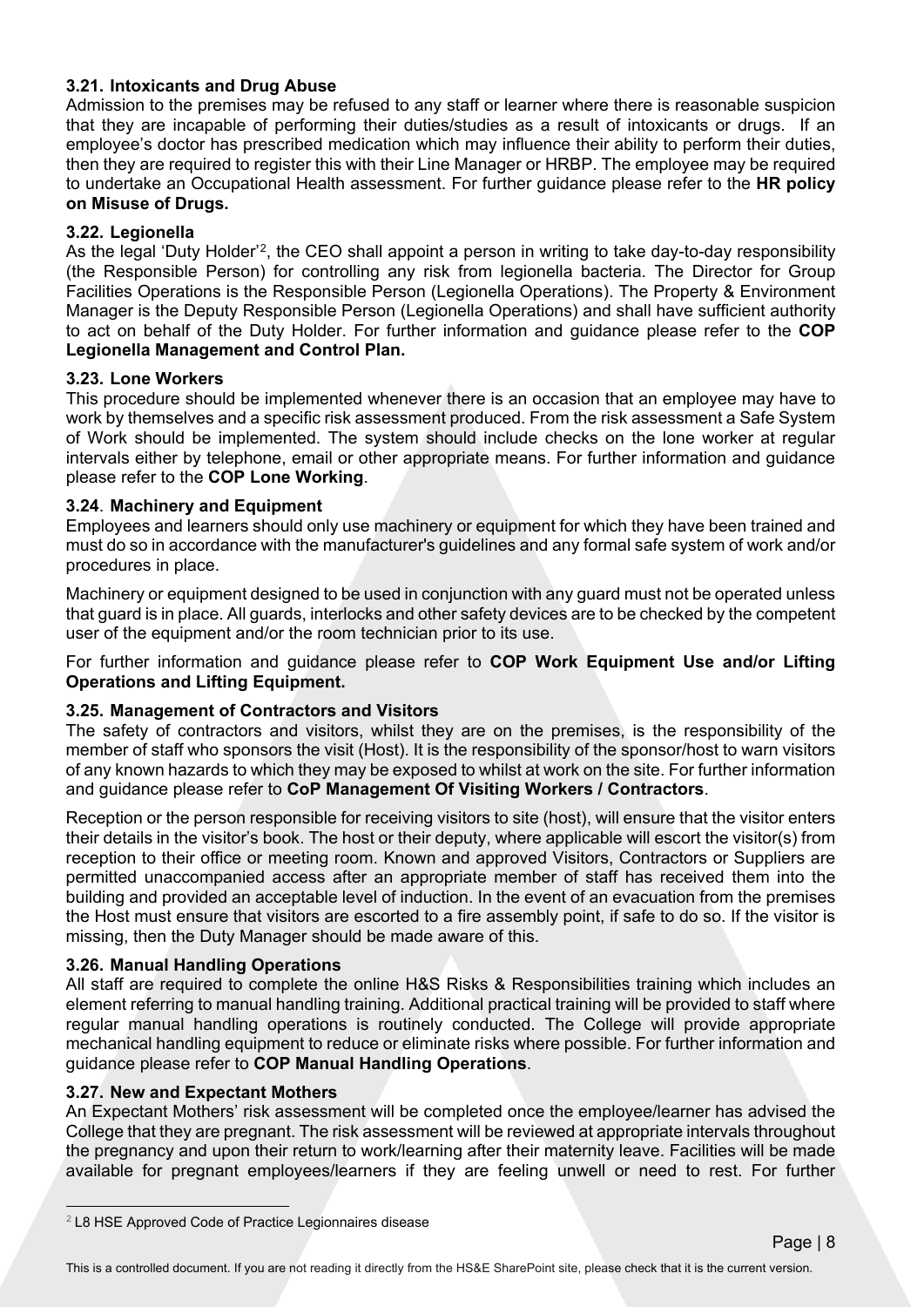# information and guidance please refer to **COP Management of Risk Procedures**

# **3.28. Noise and Vibration at Work**

Managers are responsible for ensuring that their staff are not exposed to excessive noise or vibration in the workplace and shall reduce exposure through the use of technical engineering solutions and management controls. If as a last resort after all other control measures have been deemed insufficient it is identified that staff are required to wear hearing protection (noise safety) or gloves (vibration) then it is to be suitable and provided at no cost to the employee.

The regional HS&E BP is the designated Hearing and Vibration Protection Officer and should be notified if it is believed that an activity or an area may require a Noise or Vibration Assessment. For further information and guidance please refer to **COP Noise and Vibration at Work**.

### **3.29. Occupational Health, Health Surveillance and Monitoring**

The occupational environment and health of employees will be monitored where appropriate to ascertain that their well-being is not impaired by the working conditions. The Occupational Health (OH) provider will carry out routine referrals, health checks, assessments etc. HS&E BP's will conduct routine Noise Assessments, Air Quality Assessment of workplace areas and DSE Assessments. Managers wishing to refer employees to OH should contact HR to make an appointment. For further details refer to **COP Health Surveillance**.

# **3.30. Personal Protective Equipment (PPE)**

Managers will ensure that the correct PPE is available to staff, that it is kept in a good condition and replaced, as necessary. PPE will be freely available to staff as required, along with the appropriate level of training in its use. For further information and guidance please refer to **COP Use and Management of PPE.**

# **3.31. Restricted Access**

All areas of high risk e.g. boiler and plant rooms, must be appropriately identified to prohibit unauthorised entry. Areas identified as restricted access must always be adhered to, and only those persons authorised may enter these areas. Specific areas at each college requiring a Permit to Work to access is to be signed 'Hazardous Area - No Access without a Permit to Work'.

### **3.32. Risk Assessment**

A crucial part of a good safety management system is hazard identification and risk management to ensure adequate control. It is the responsibility of all managers to ensure that risk assessments are carried out by competent personnel within their areas of responsibility. Copies of completed and signed risk assessments will be added to the risk assessment database on the HS&E portal. For further details on the risk assessment process please refer to **COP Management of Risk Procedures** or to the appropriate stand-alone guidance i.e. risk assessing Working at height within **COP Working at Height**.

### **3.33. Safe Systems of Work (SSoW)**

Formal SSoW will be developed by managers, with the assistance of the HS&E BP and P&E Manager where applicable, to cover potentially hazardous/dangerous operations in areas under their control. Managers and P&E will be responsible for ensuring that work is carried out in accordance with these SSoW. For further information and guidance please refer to **COP Safe Systems of Work**.

### **3.34. Smoking**

Activate Learning does not permit smoking inside any of its owned or managed buildings or vehicles. Except for in 'designated smoking areas', which are clearly identified, Activate Learning does not permit smoking externally, across any of its estate. For further information please refer to the **CoP Smoke Free**.

**3.35. Substances Hazardous to Health (including Biological and Viruses**)**.** Managers whose departments purchase hazardous substances will ensure that a Material Safety Data Sheet is obtained from the manufacturer or supplier for the product. If any doubt exists as to whether the product is classified as hazardous please contact the manufacturer or the HS&E BP. Substances identified as hazardous should not be used until a COSHH risk assessment has been completed, and appropriate training and information has been provided. For further details please refer to the guidance on **COP Control of Substances Hazardous to Health (COSHH).**

**3.35.1 Coronavirus (COVID19) Pandemic.** Safety Guidance (SG01) and the overarching COVID risk assessment (SG01, SG02 and SG07) details specific arrangements and designated responsibilities for managing all aspects of the College's operations during the pandemic and is disseminated to all staff.